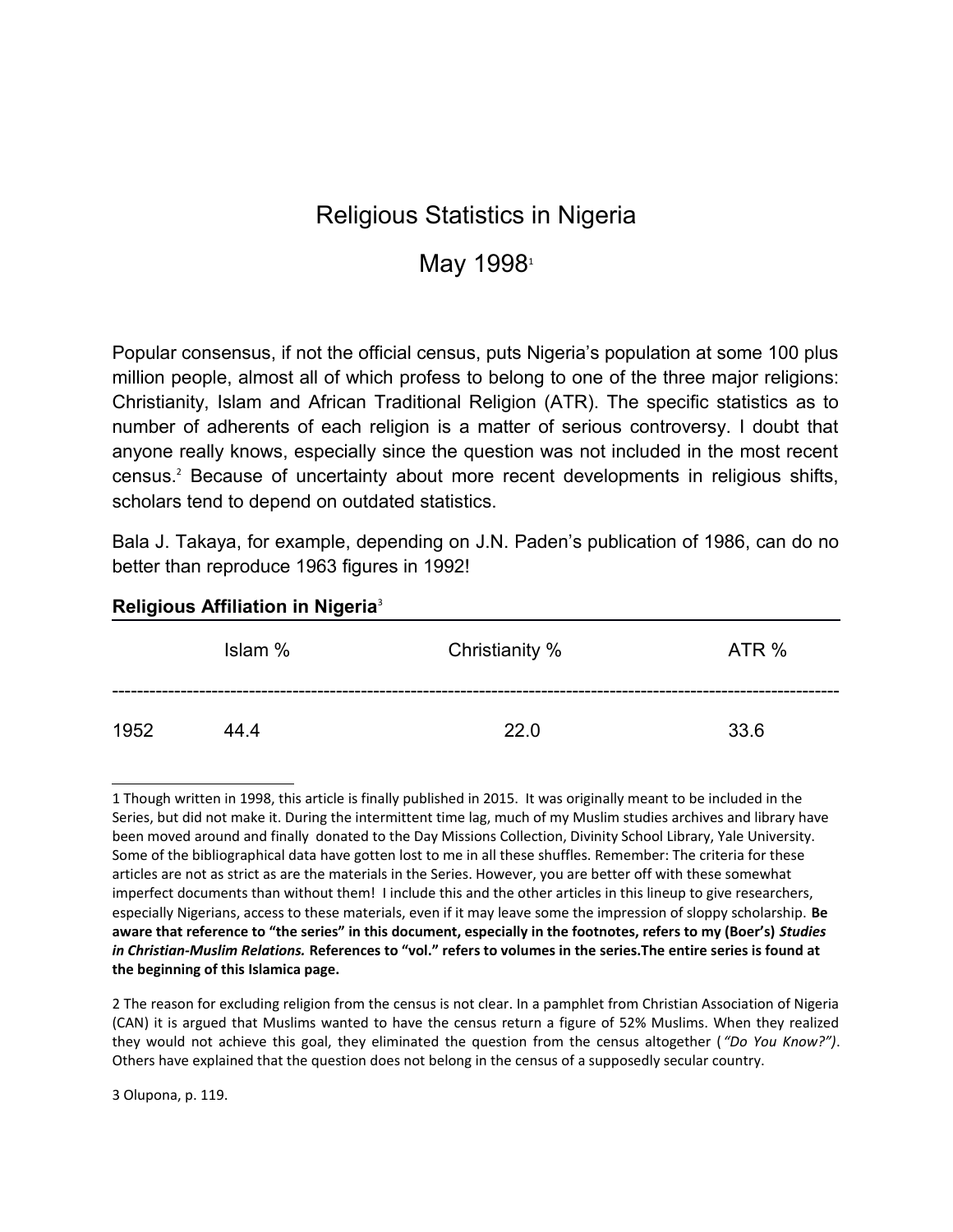| 1963 | 49.0 | 34.0 | 17.0 |
|------|------|------|------|
|      |      |      |      |

#### ==================================================================

Kritzeck and Lewis affirm the difficulty of getting accurate statistics about Islam in Africa – "and harder still to trust the statistics one gets: in many parts of Africa a census is out of the question, and the motives for falsifying information are many." However, they also assert in 1969 that at that time "the most trustworthy … estimates invariably show a substantially larger Moslem population in most Tropical African countries than … standard source books would lead us to expect." They describe northern Nigeria as "overwhelmingly Islamic."[4](#page-1-0) But in the same book, Franz Schildnecht describes Musliminspired statistics about Tanganyika as "grossly inaccurate" and "exaggerated."[5](#page-1-1)

Similarly, Makram Samaan and Soheir Sukkary, in their discussion of Egyptian Muslim and Coptic statistics, show a reign of confusion. Government Coptic numbers are said to have reduced drastically without any historical event to account for such a sudden decrease. At the same time, Egyptian Muslims suspect Coptics of inflating their numbers "for the purpose of seeking more political representation."[6](#page-1-2)

In a book originally published in 1968 but republished unrevised as late as 1980, J. Spencer Trimingham describes Nigeria as a "Muslim stronghold since its Northern Region is two-thirds Muslim and Islam is widely professed in the Western Region."<sup>[7](#page-1-3)</sup> By 1980, the regional structure of Nigeria had long been abandoned. It is noteworthy also that he makes a blanket assertion without specific numbers. That's the Nigerian census situation for you. Scholars generally find themselves groping in darkness using either generalities or long outdated figures.

A notable exception is Dean Gilliland, who is not plagued by the same doubts. He rejects the claims of the Muslim Student Society (MSS) of a Muslim majority of 70% in Nigeria as a misrepresentation based on the assumption of a religiously unified north. Instead, Islam is said to account for 45%, a statistic he expects to remain so until the year 2000. This was up from 25.9% in 1900. While the Christian population in 1945 stood at 20%, by the mid-1980s this had climbed to 49%. By means of a graph, he shows that at the time of his writing Christians and Muslims were equal in number, but the former "will be well ahead" by 2000. I am not sure how 45% and 49% can represent

<span id="page-1-3"></span>7 1980, p. 114.

<span id="page-1-0"></span><sup>4</sup> Pp. 3-4.

<span id="page-1-1"></span><sup>5</sup> P. 229.

<span id="page-1-2"></span><sup>6</sup> Joseph and Pillsbury, p. 131.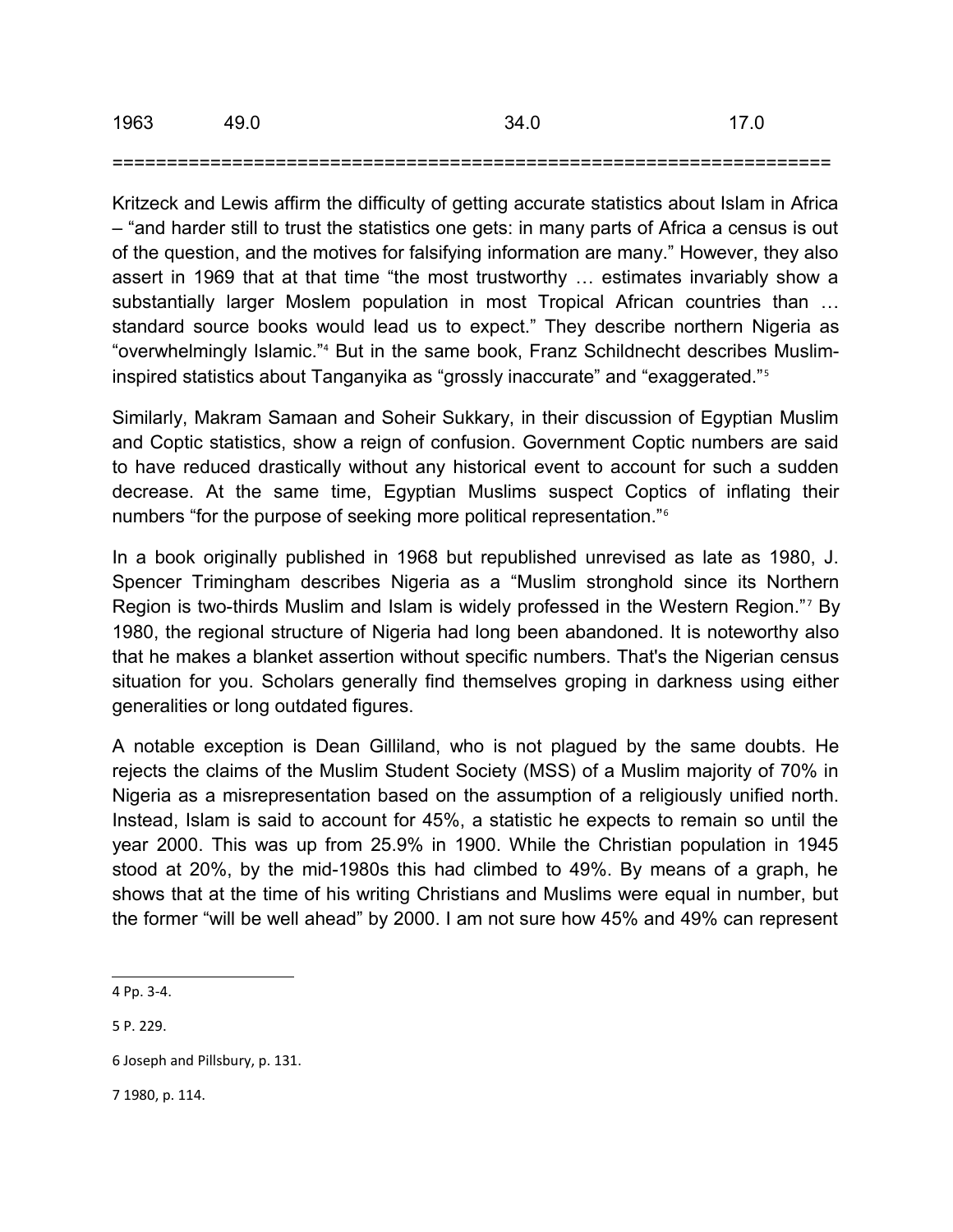equality. In a populous nation like Nigeria that spells a difference of some millions. The doubt may not be there, but we are not yet out of the woods of confusion.

The statistical confusion, according to Gilliland, is partially due to the fact that the former Traditionalists of Nigeria's Middle Belt who have turned Christians by the millions, were simply counted with northern Muslims. This practice, he correctly observed, is no longer acceptable to them. Any census taking this new development into consideration, will show a significant shift towards a Christian majority $^{\rm s}$  -- which could be the reason it was eliminated.

Moving from the relatively calm world of scholars to more direct protagonists of Christianity, we move into emotional territory and immediately note the controversial nature of the statistics issue. Sociologist, editor and pastor, Danjuma Byang, expresses himself with great passion. The figures presented by the late Abubukar Gumi and others are declared "fictitious," ridiculous" and "inflammatory." They are based on unverifiable documents. Furthermore they are inconsistent. While some Muslims present statistics of 60% Muslims, 34% Christians and 6% Traditionalists, the late Sheik Abubukar Gumi, during his life strongly anti-Christian, has proposed 80%, 5% and 15%! Byang finds Gumi's "census" so dangerous and confrontational that he feels Gumi should have been apprehended.[9](#page-2-1) CAN humorously reports that in 1987, Gumi gave figures of 80%, 5% and 15% Muslims, Christians and Traditionalists respectively. A few weeks later he reported in Saudi Arabia a Muslim percentage of 70%. CAN commented, "…within eight weeks, [10](#page-2-2)% Muslims had disappeared from Nigeria, i.e., about ten million Muslims!"<sup>10</sup>

The truth, Byang argues, is that by 1986 Muslims were only 45%, while Christians had moved up to 51%. The change to a Christian majority was due to the conversion of millions of Traditionalists to Christianity, including thousands of Maguzawa, Hausa Traditionalists who are little known to the outside world.<sup>[11](#page-2-3)</sup> In Nigeria, S. Salifu, Secretary of CAN (Ten Northern States), declares, Christians are in the majority.<sup>[12](#page-2-4)</sup> The National Youth arm of CAN insists that by 1985, Christians were more than 50% of the population, while Muslims were 40%, the remaining 10% being Traditionalists. This is supported by "all recently published statistics, including *Operation World*. At any rate, it is argued, that even a religious majority does not have the right "to impose their will on

<span id="page-2-2"></span>10 See vol. 3, Appendix 3, p. 248. *Leadership*, p. 25.

<span id="page-2-3"></span>11 Pp. 22-25.

<span id="page-2-4"></span>12 *TD*, No. 5, 1987, p. 30.

<span id="page-2-0"></span><sup>8</sup> Pp. 171-172, 216-217.

<span id="page-2-1"></span><sup>9</sup> Byang. Check out the TEKAN reference to Gumi's statistics in Appendix 3, Vol. 3, pp. 246-248. It is not the only time it has been suggested that Gumi's provocative statements are dangerous enough to have him arrested for high treason. See George C. Nwadike in *Citizen*, 15 Jun/92, p. 6.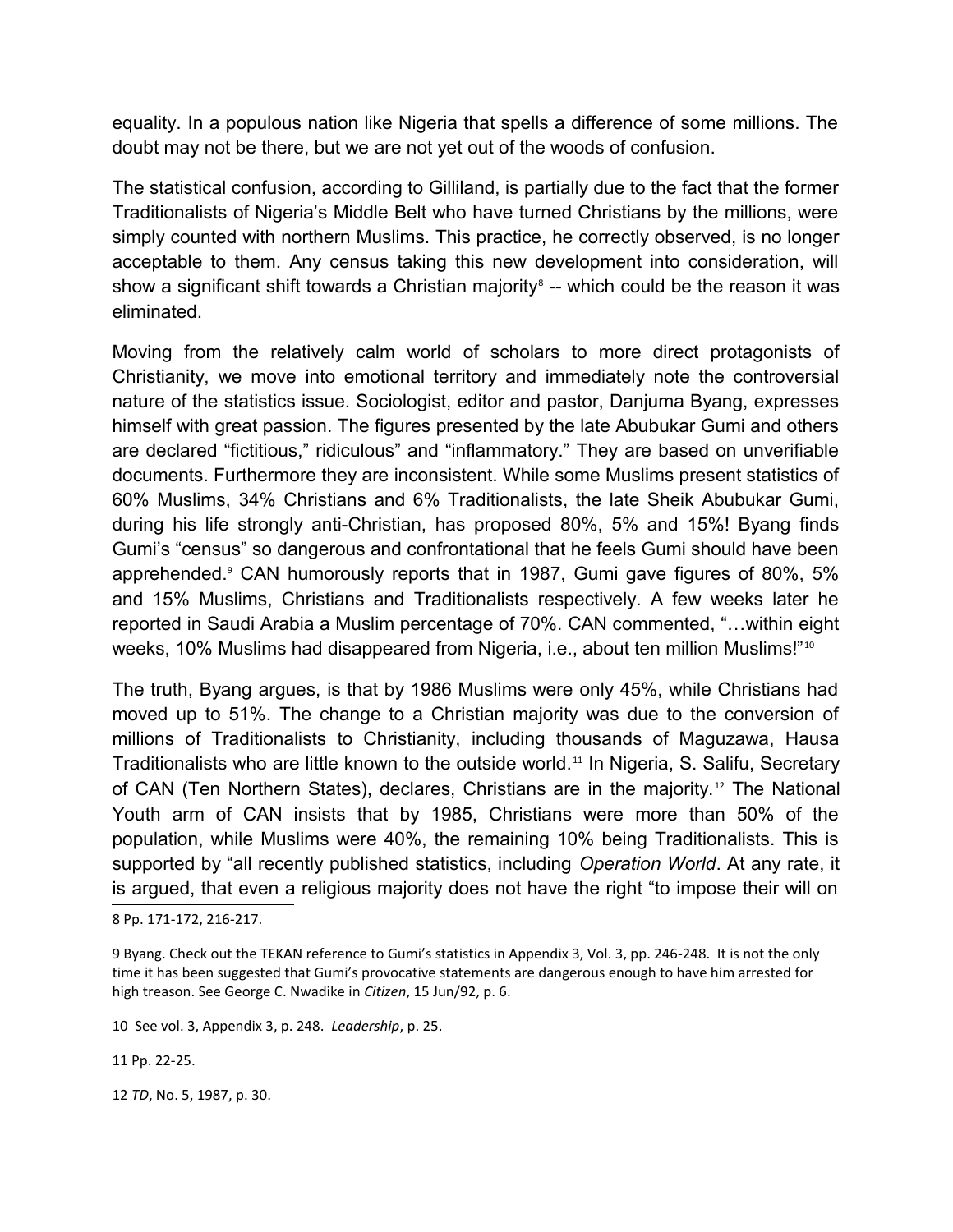the minority."[13](#page-3-0) By 1988, CAN Northern Zone put the percentage of Christians at "more than 60%,"[14](#page-3-1) but it does not give the source of this information, the same weakness frequently found with Muslim statistics. In a report, written in 1987 by J.P. Mambula of TEKAN, the percentages were given as 45% Christians, 42% Muslims and 13% others, "others referring largely to Traditionalists."[15](#page-3-2)

While the above statistical arguments deal with the national situation, CAN also insists that even the north, which is widely thought to have a Muslim majority, is "not predominantly Islam." Apart from the far northern states bordering on the Sahara, no state has a Muslim majority, not even Bauchi. At best, Niger and Borno states have a proportion of only 50% Muslims.[16](#page-3-3) In the Nigerian context, those are provocative statistics, whether true or not, as provocative as those of Gumi!

The most complete Christian statement on the census issue that I have read was published in 1987 by TEKAN in a submission to the Federal Government of Nigeria under the heading "Census and Development." Because of its representative nature and its comprehensive coverage of the position of Nigeria's mainline churches, I reproduce almost the complete statement:

It is a fact that no country can effectively plan without accurate data …. It is generally agreed that at the moment we do not have an acceptable census of our population. Our attempts to achieve one have deteriorated from bad to worse. The 1962 census was rejected. Another attempt in 1963 was accepted only amidst controversy …. The 1973 census was totally rejected.

It is our view that the taking of a census either now or in the near future will be an exercise in futility. The Nigerian level of honesty is too low for a census. There is no way that we can achieve the necessary level of honesty within the next 25 years. Barring a miraculous spiritual revival instigated by God Himself, Nigerians are bound to continue to inflate … the numbers and the exercise would become a source of conflict and of serious political instability in the country. We would become a laughing stock in the eyes of the world.

Let us briefly analyze the census of 1963 and that of 1973 … figures … to buttress our contention with a few facts. We were given the following results:

<span id="page-3-0"></span><sup>13</sup> *The Shari'a*, pp. 16-17.

<span id="page-3-1"></span><sup>14</sup> *Leadership*, p. 5.

<span id="page-3-3"></span><span id="page-3-2"></span><sup>15</sup> Mambula, "Meeting with …," 29 Jun/87. "TEKAN" is the Hausa-language acronym for "The Fellowship of the Churches of Christ in Nigeria." It is an umbrella organization of a dozen or so denominations, most of which emerged from the work of the various branches of the Sudan United Mission. See Edgar Smith in Bibliography.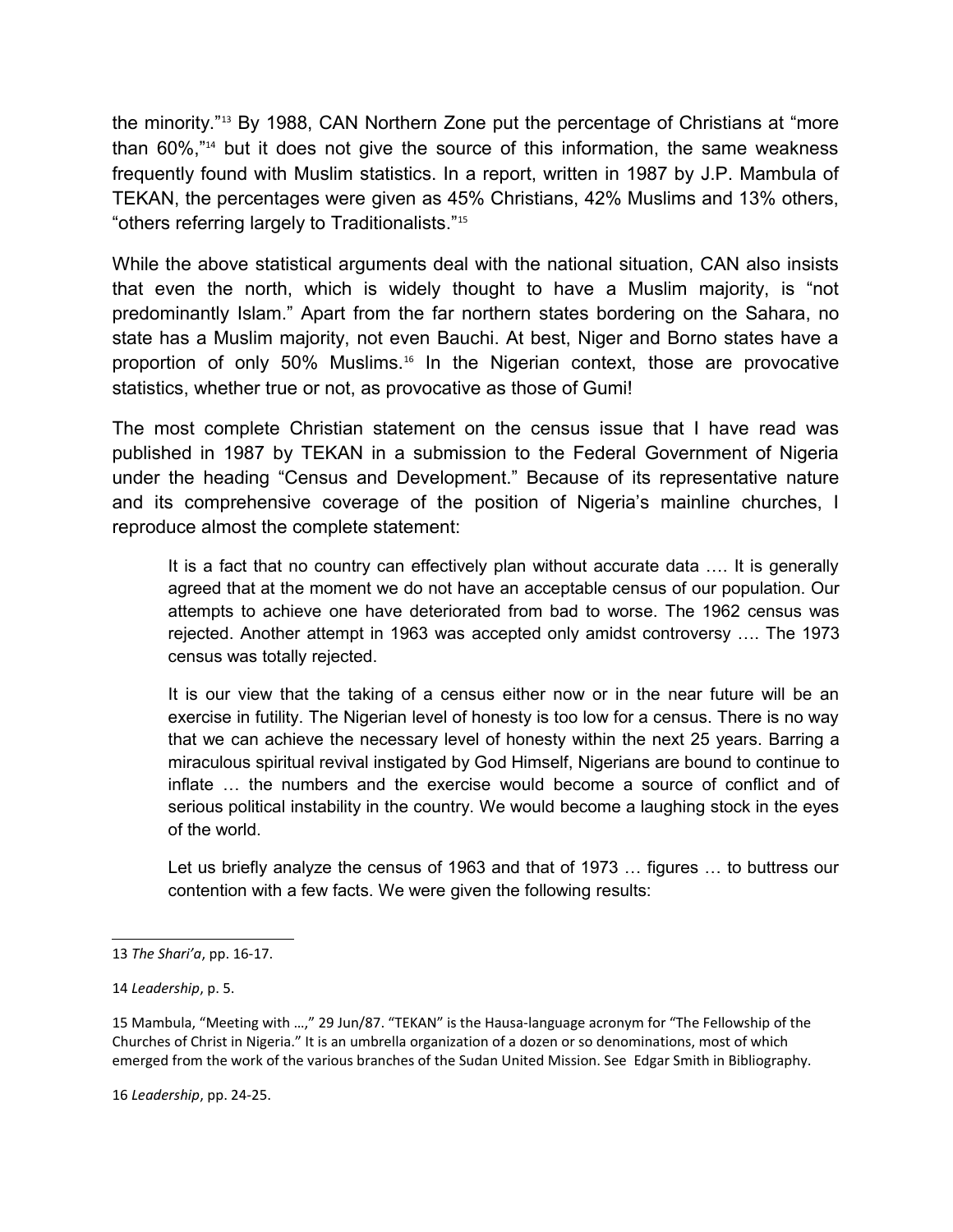1963 Census --- 55,630,000

1973 Census --- 79,260,000

These figures spell an increase of 23,630,000 in a mere ten years!

When we break the … figures down by regions, we get the following:

|                                                          | 1963       | 1973       | Increase     |  |  |  |
|----------------------------------------------------------|------------|------------|--------------|--|--|--|
| South                                                    | 25,840,000 | 27,880,000 | 2,040,000    |  |  |  |
| <b>North</b>                                             | 29,790,000 | 51,380,000 | 21,590,000   |  |  |  |
| <b>Difference</b>                                        | 3,950,000  | 32,500,000 | 19,550.000   |  |  |  |
| Moving on to a religious analysis, we get the following: |            |            |              |  |  |  |
|                                                          | 1963       | 1973       | Change       |  |  |  |
| <b>Muslims</b>                                           | 26,276,496 | 58,820,000 | +33,543,504  |  |  |  |
| Christians & others                                      | 29,393,559 | 19,939,000 | $-9,454,559$ |  |  |  |
|                                                          |            |            |              |  |  |  |

From these figures it is clear that in 1963, Christians and others outnumbered Muslims by 3,117,063. Surprisingly, according to the 1973 figures taken a mere ten years later, Muslims appear to outnumber Christians and others by as much as 38,881,000. An impossible increase!

Take a good look at the figures in the first table and you will note the following increases respectively:

South increased by 2,040,000

North increased by 21,590,000

These figures would have us believe the North's rate of increase is nine times the rate of increase in the South!<sup>[17](#page-4-0)</sup>

Again, according to these figures, the religious changes during that period are as follows: Christians and others decreased by 9,454,559 in ten years, while Muslims increased by 33,543,504 …. In other words, in a mere ten years Muslims nearly doubled their numbers by internal growth and gained 10 million converts from other faiths. It

<span id="page-4-0"></span><sup>17</sup> Non-Nigerians need to know here that, *in the minds of Muslims*, the north is largely associated by southerners with the Muslim Hausa/Fulani establishment, while the south, though containing many Muslims as well, is roughly identified with Christianity.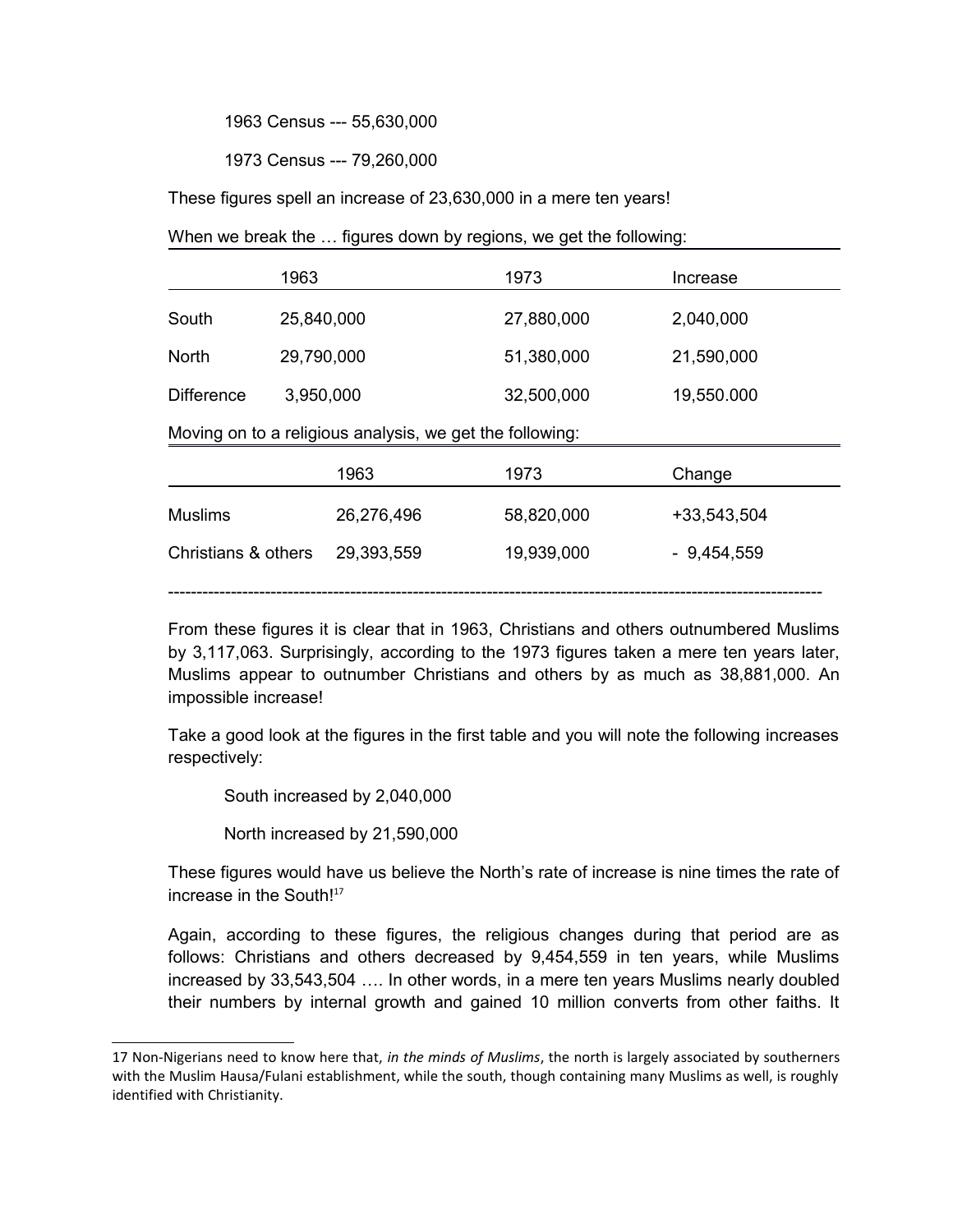would appear that Christians and others did not give birth at all for a period of ten years, but lost 9,454,559 of their 1963 membership.

It is because of outright lies and falsification of statistics that we oppose the taking of another census either now or in the near future. Before we proceed with another census we need to raise the level of honesty, truthfulness and integrity and to do away with all the vices that make a valid census impossible in Nigeria  $\ldots$ <sup>[18](#page-5-0)</sup>

Enough said. The incredible maneuvering is all too clear and, for most foreigners at least, almost impossible to believe.

As to the Muslim community, the MSS of Nigeria, in anticipation of the upcoming census, expressed itself skeptically: "More than eleven of the state electoral commissioners<sup>[19](#page-5-1)</sup> are Christian reverends and pastors, thus putting the Muslims in a disadvantageous position, bearing in mind that the Christian loyalty is more to CAN than (to) the government."[20](#page-5-2)

On the whole, the Muslim community has no doubt as to its numerical majority in the country. In an editorial against CAN, the editor of *The Pen* simply assumes that Islam is "professed by a comfortable majority of Nigerians as confirmed by official figures."<sup>[21](#page-5-3)</sup> Asked whether a non-Muslim could be President of Nigeria, Yakubu Yahaya, a leader of the Islamic Movement, replied, "Of course, the leadership goes to the majority people."<sup>[22](#page-5-4)</sup> With that, the matter was naturally settled in favour of Muslims.

A convert from Islam to Christ, Alhaji Aliyu Ibn Mamman Dan-Bauchi, used to be a coordinator for Jama'atul Nasril Islam (JNI). In that capacity, he confessed after his conversion, he and JNI had decided on a scheme to derail the census According to him, "We had a statistic of every individual in the country …. In Nigeria … we had the Christians at about 59,820,000, while Muslims were 21,180,000. We altered the figures to suit our ambition. We indicated that Christians were only 21,180,000 and the Muslims were 59,820,000."[23](#page-5-5)

<span id="page-5-3"></span>21 *The Pen*, 7-21 Apr/1989, p. 3.

<span id="page-5-4"></span>22 *TSM*, 27 Sept/1992, p. 19. Vol. 2, p. 151. For a larger depiction of Yahaya see vol. 2, pp. 146-153. "*TSM"* is the actual full name of this weekly magazine. The magazine did not provide the writer's name.

<span id="page-5-5"></span>23 CAN, *Leadership,* p. 49.

<span id="page-5-0"></span><sup>18</sup> *Right Path*, pp. 38-40.

<span id="page-5-1"></span><sup>19</sup> Census takers were ultimately responsible to these officers at state level. The implication is that these commissioners were expected to distort the census figures in favour of Christians.

<span id="page-5-2"></span><sup>20</sup> *The Pen*, 2-16 Dec/1988, p. 1. *The Pen* was an aggressively Muslim weekly/bi-weekly. It had a Hausa-language twin, *Alkalami.* Both have long ceased to exist.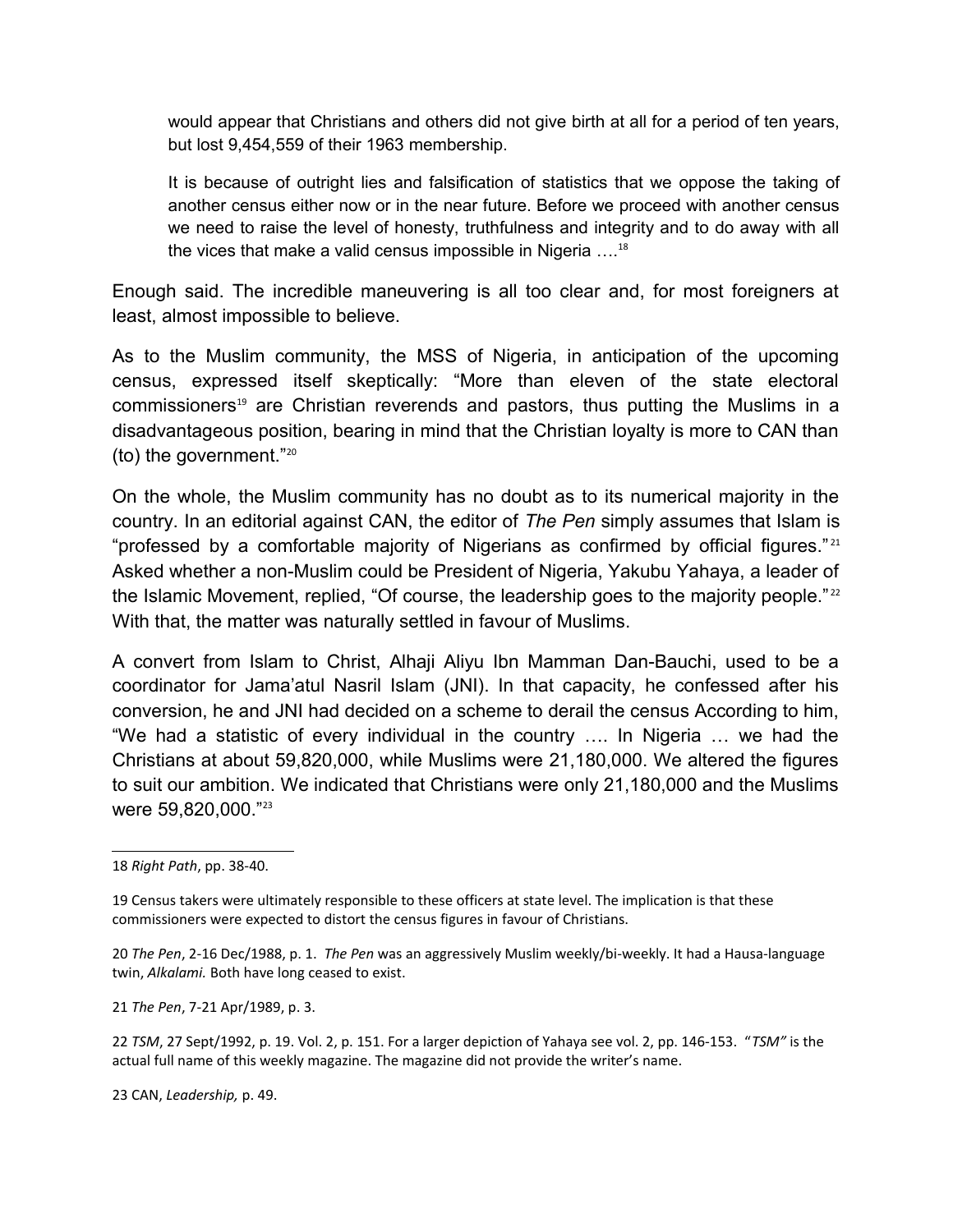In case some readers were doubtful about the TEKAN expose, what can one say about this admission of incredible corruption?

The fact of the matter is that the exact truth is simply not available, unless we accept the confession of Alhaji Aliyu. The first census (1961) was not published, apparently because it showed a southern majority. The last and only accepted census of 1963 was as inaccurate as the succeeding two. It ensured northern control, but was claimed by the south to have been rigged.<sup>[24](#page-6-0)</sup> I have met census takers from the last three censuses and every one has told me that he was under instruction to manipulate the figures.

<span id="page-6-0"></span>*A more important truth is that statistics cannot solve the problems of the two religions.* The statistical controversies between them are symptoms of deeper problems. One who loves peace will not overly concern himself with statistics. He will seek justice and cooperation between the two religions, no matter what their respective statistical strengths are. At the same time, one cannot avoid statistical issues in a context where some use them for purposes of domination.